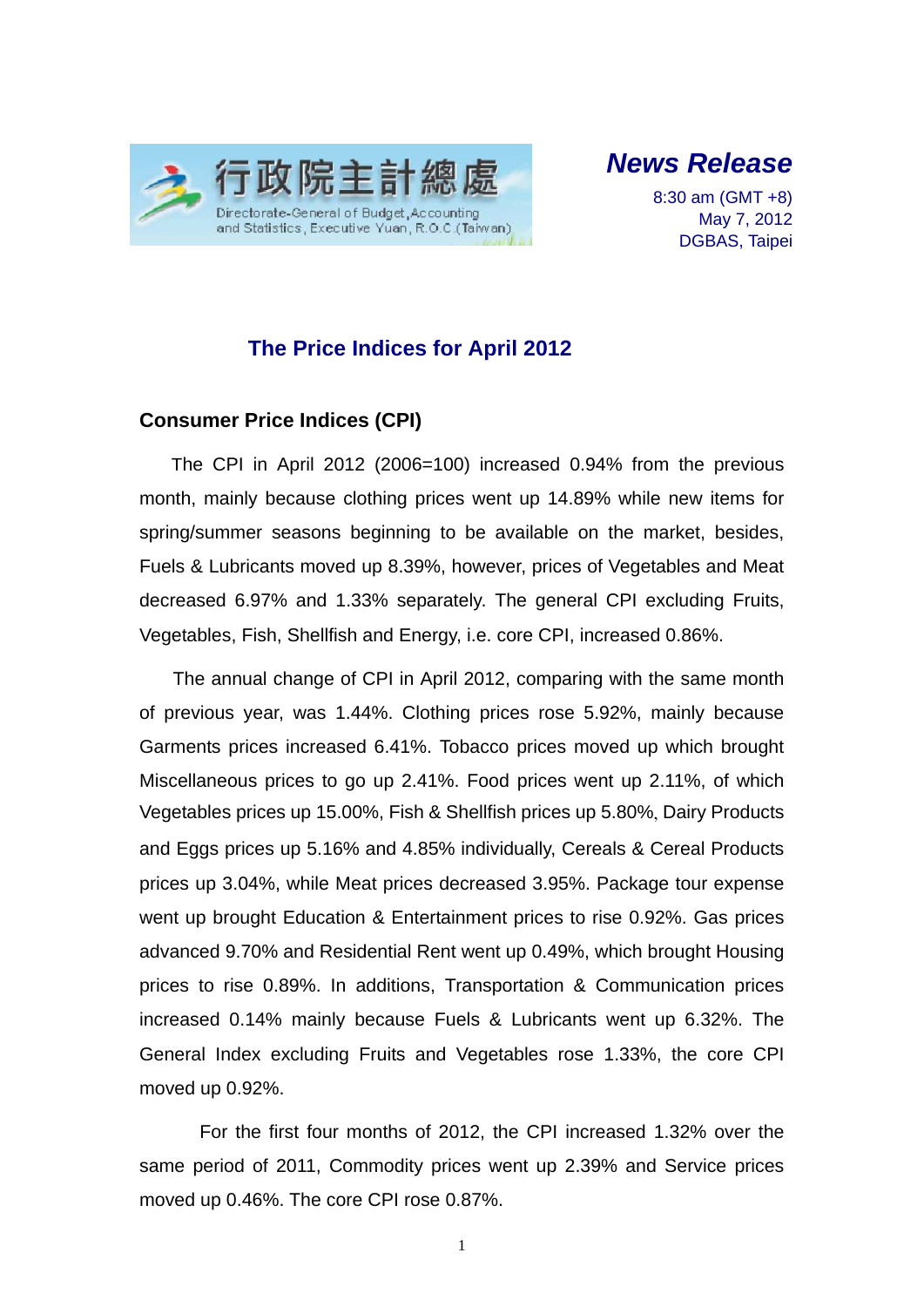

#### **CPI for Households in Different Disposable Income Groups**

For April 2012, the CPI for Lowest 20% Disposable Income Group and CPI for Middle 60% Disposable Income Group increased 1.42% and 1.48% respectively, comparing with the same month of 2011, furthermore, CPI for Highest 20% Disposable Income Group rose 1.53%.

#### **Wholesale Price Indices (WPI)**

The WPI in April 2012 declined 0.03% from the previous month, mainly because prices of Crude Petroleum & Natural Gas, Basic Metal and Chemical Material went down 2.78%, 0.71% and 0.48% respectively, while Petroleum & Coal Products prices moved up 3.33%. The WPI for Domestic Sales Excluding Imports increased 0.87%. Import price index went down 0.68%, and Export price index down 0.22%.

The annual change of WPI in April 2012, comparing with the same month of 2011, was minus 0.55%. Mainly because prices of Basic Metal, Textile Products and Chemical Material decreased 9.80%, 8.62% and 5.65% individually, nevertheless, prices of Petroleum & Coal Products and Crude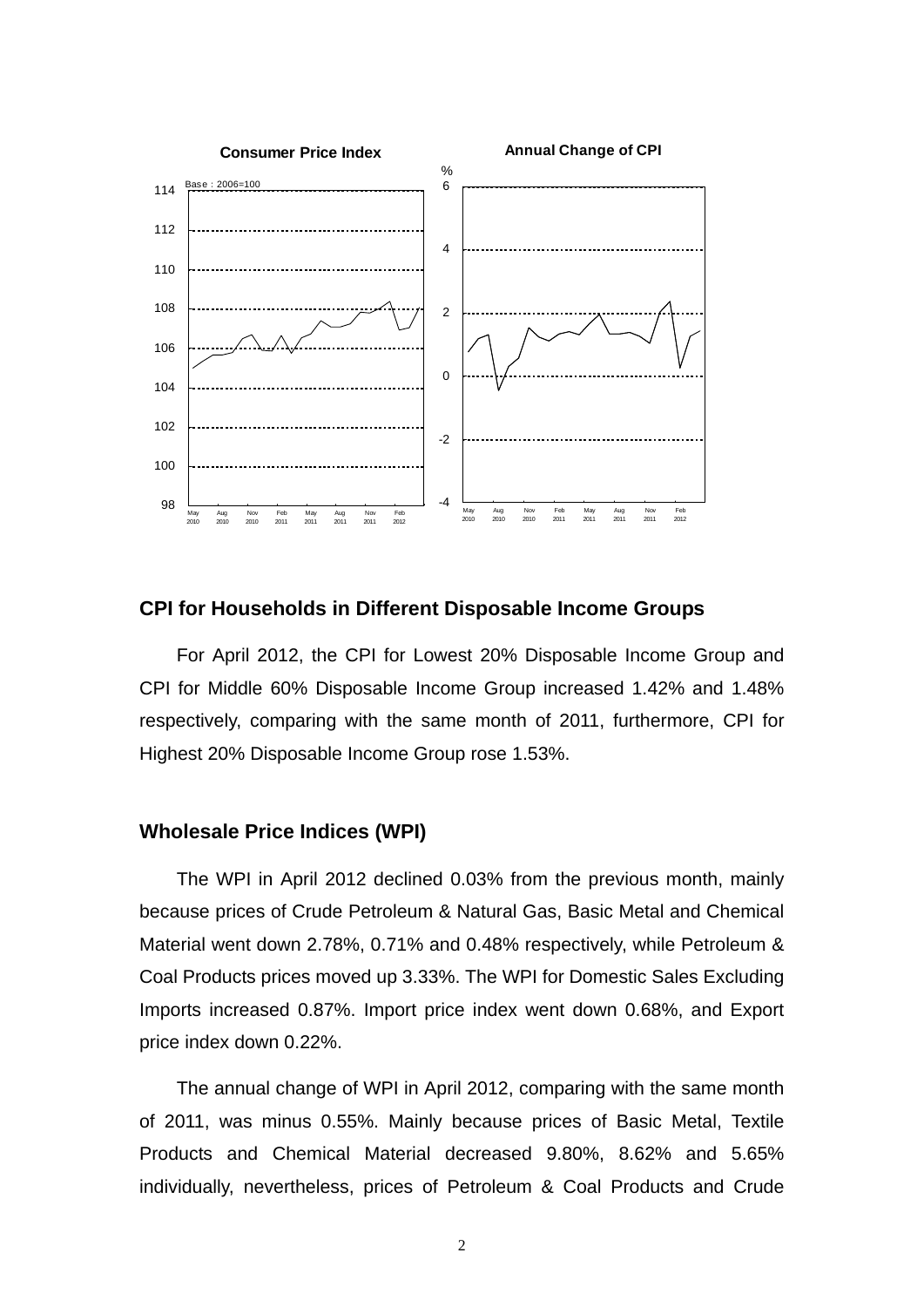Petroleum & Natural Gas went up 6.99% and 4.89% respectively. The WPI for Domestic Sales Excluding Imports fell 1.46%; Export price index declined 0.41%, while Import price index went up 0.14%.

For the first four months of 2012, the WPI increased 1.31% compared with the same period of the previous year, of which the Import price index rose 3.32% and Export price index moved up 1.10%.



### **Statistical Tables**

Table1 The Changes of Consumer Price Indices Table2 The Changes of Wholesale Price Indices Table3 The Changes of Import Price Indices Table4 The Changes of Export Price Indices

### **For Further Information:**

*Statistics Database:* http://eng.stat.gov.tw/ *DGBAS* news releases on the Internet: http://eng.dgbas.gov.tw/ *Tel:* +886-2-23803449; *Fax:* +886-2-23803465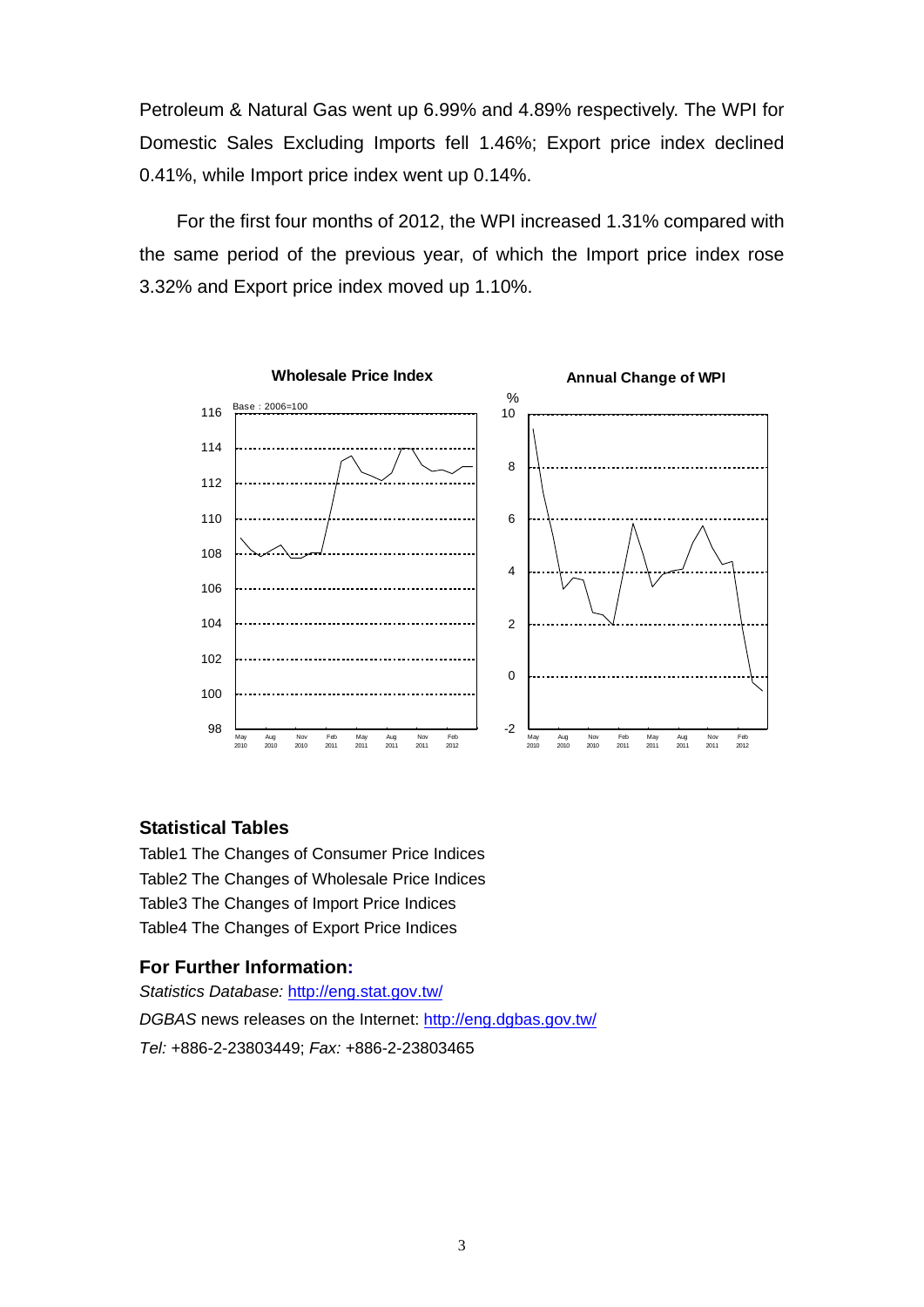|            | Table 1 The Changes of Consumer Price Indices |
|------------|-----------------------------------------------|
| April 2012 |                                               |

|                                                                             | Weight   | Index of              | Compared | Compared    | The First Four   |
|-----------------------------------------------------------------------------|----------|-----------------------|----------|-------------|------------------|
|                                                                             | $(\%0)$  | April 2012            | with     | with the    | Months of 2012   |
|                                                                             |          | $(2006=100)$ Previous |          | Same        | Compared with    |
| Groups                                                                      |          |                       | Month    | Month of    | the Same Period  |
|                                                                             |          |                       | (% )     | Previous    | of Previous Year |
|                                                                             |          |                       |          | Year $(\%)$ | (%)              |
| General Index                                                               | 1,000.00 | 108.04                | 0.94     | 1.44        | 1.32             |
|                                                                             |          |                       |          |             |                  |
| <b>Basic Group</b><br>1. Food                                               | 260.82   | 114.95                | $-0.29$  | 2.11        | 2.97             |
| Cereals & Cereal Products                                                   | 19.72    | 122.87                | 0.11     | 3.04        | 3.72             |
| Meat                                                                        | 23.08    | 119.29                | $-1.33$  | $-3.95$     | $-2.06$          |
| Eggs                                                                        | 2.00     | 132.31                | $-4.05$  | 4.85        | 12.59            |
| Fish & Shellfish                                                            | 16.71    | 146.82                | 1.77     | 5.80        | 3.40             |
| Vegetables                                                                  | 24.81    | 88.70                 | $-6.97$  | 15.00       | 29.17            |
| Fruits                                                                      | 27.59    | 104.88                | 1.40     | $-3.66$     | $-7.23$          |
| Dairy Products                                                              | 10.51    | 133.56                | $-0.82$  | 5.16        | 6.51             |
| Edible Oil                                                                  | 1.70     | 145.93                | $-0.69$  | $-1.84$     | 1.59             |
| 2. Clothing                                                                 | 41.72    | 120.19                | 14.89    | 5.92        | 3.78             |
| Garments                                                                    | 26.97    | 121.80                | 23.71    | 6.41        | 3.07             |
| 3. Housing                                                                  | 279.47   | 103.57                | $-0.03$  | 0.89        | 0.97             |
| <b>Residential Rent</b>                                                     | 185.40   | 101.35                | 0.03     | 0.49        | 0.44             |
| Household Appliances                                                        | 27.89    | 107.67                | 0.30     | 1.44        | 1.77             |
| Water, Electricity & Gas Supply                                             | 36.87    | 112.16                | $-0.61$  | 2.95        | 3.05             |
| Gas                                                                         | 9.70     | 137.40                | $-1.88$  | 9.70        | 10.12            |
| 4. Transportation & Communication                                           | 140.42   | 105.54                | 1.95     | 0.14        | $-0.90$          |
| Fuels & Lubricants                                                          | 32.55    | 132.03                | 8.39     | 6.32        | 1.32             |
| <b>Communication Fee</b>                                                    | 31.77    | 82.43                 | $-2.33$  | $-9.88$     | $-8.43$          |
| 5. Medicines & Medical Care                                                 | 47.41    | 110.09                | 0.25     | 0.62        | 0.94             |
| Medicines & Health Food                                                     | 10.62    | 132.56                | 1.11     | 1.54        | 1.41             |
| 6. Education & Entertainment                                                | 171.48   | 100.94                | 0.39     | 0.92        | 0.17             |
| <b>Educational Expense</b>                                                  | 111.25   | 98.14                 | $-0.11$  | $-0.14$     | $-0.05$          |
| Entertainment Expense                                                       | 60.22    | 106.02                | 1.25     | 2.76        | 0.55             |
| 7. Miscellaneous                                                            | 58.68    | 113.82                | 1.46     | 2.41        | 2.09             |
| Tobacco & Betelnut                                                          | 14.65    | 139.15                | 2.28     | 5.06        | 3.96             |
| <b>Personal Care Services</b>                                               | 14.78    | 100.20                | 0.00     | 0.64        | 1.42             |
| Commodity and Service Groups                                                |          |                       |          |             |                  |
| 1. Commodity                                                                | 437.11   | 112.70                | 1.94     | 2.53        | 2.39             |
| (Excluding Food)                                                            | 264.95   | 110.90                | 3.73     | 2.72        | 1.64             |
| Non-durable Consumer Goods                                                  | 299.12   | 117.49                | 0.88     | 2.83        | 2.85             |
| (Excluding Food)                                                            | 126.96   | 120.46                | 2.81     | 3.59        | 2.04             |
| Semi-durable Consumer Goods                                                 | 62.85    | 112.32                | 9.98     | 3.43        | 2.03             |
| <b>Durable Consumer Goods</b>                                               | 75.14    | 92.31                 | $-0.10$  | 0.15        | 0.40             |
| 2. Service                                                                  | 562.89   | 104.18                | 0.12     | 0.53        | 0.46             |
| Food                                                                        | 88.66    | 114.18                | 0.23     | 1.85        | 1.99             |
| Housing                                                                     | 209.54   | 101.00                | 0.03     | 0.42        | 0.40             |
| Transportation & Communication                                              | 76.99    | 96.18                 | $-0.62$  | $-3.45$     | $-2.83$          |
| <b>Medical Care</b>                                                         | 33.02    | 103.99                | $-0.02$  | 0.26        | 0.71             |
| Education & Entertainment                                                   | 129.64   | 108.42                | 0.61     | 1.97        | 1.01             |
| Miscellaneous                                                               | 23.83    | 100.63                | $0.01\,$ | 1.07        | 1.57             |
| Special Groups                                                              |          | 108.62                | 1.12     | 1.33        | 1.04             |
| General Index Excluding Fruits & Vegetables                                 | 947.60   | 105.50                | 1.43     | 1.18        | 0.69             |
| General Index Excluding Food<br>General Index Excluding Fruits, Vegetables, | 739.18   |                       |          |             |                  |
| Fish, Shellfish & Energy                                                    | 866.64   | 106.83                | 0.86     | 0.92        | 0.87             |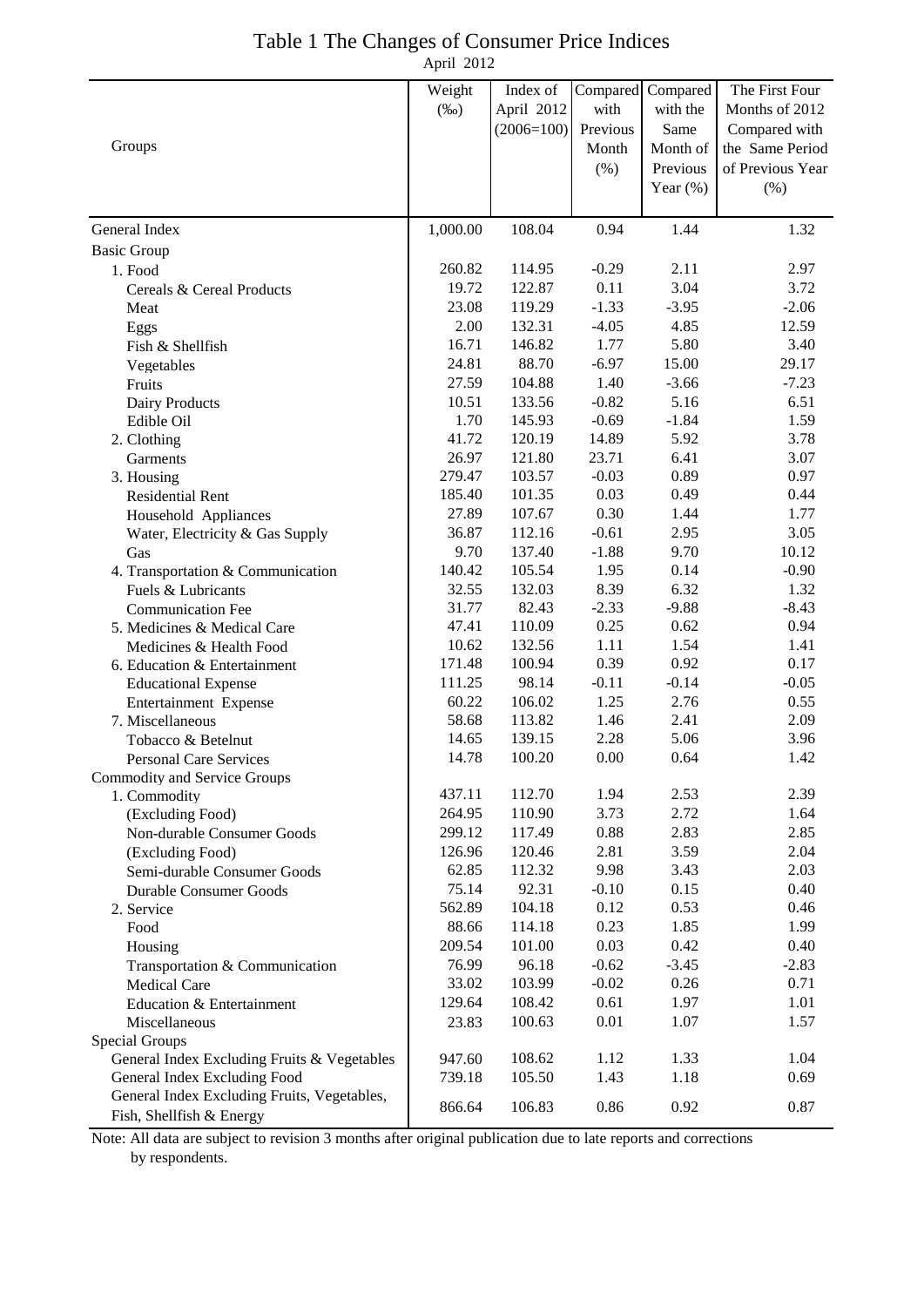# Table 2 The Changes of Wholesale Price Indices

April 2012

| Groups                                               | Weight         | Index of         | Compared     | Compared     | The First Four     |
|------------------------------------------------------|----------------|------------------|--------------|--------------|--------------------|
|                                                      | $(\%0)$        | April 2012       | with         | with the     | Months of 2012     |
|                                                      |                | $(2006=100)$     | Previous     | Same         | Compared with      |
|                                                      |                |                  | Month        | Month of     | the Same Period    |
|                                                      |                |                  | (% )         | Previous     | of Previous Year   |
|                                                      |                |                  |              | Year $(\%)$  | (% )               |
| General Index                                        | 1000.00        | 112.94           | $-0.03$      | $-0.55$      | 1.31               |
| <b>Domestic Sales Excluding Imports</b>              | 307.86         | 117.71           | 0.87         | $-1.46$      | $-0.65$            |
| Imports                                              | 327.09         | 124.82           | $-0.68$      | 0.14         | 3.32               |
| Exports                                              | 365.05         | 96.60            | $-0.22$      | $-0.41$      | 1.10               |
| <b>Basic Group</b>                                   |                |                  |              |              |                    |
| 1. Agriculture, Forestry, Fishing & Animal           | 27.15          | 141.60           | 1.10         | 0.01         | 3.81               |
| <b>Husbandry Products</b>                            |                |                  |              |              |                    |
| (1) Farm Products                                    | 12.87          | 128.60           | 0.89         | $-0.86$      | $-0.93$            |
| (2) Poultry & Livestock Products                     | 6.60           | 118.28           | $-1.87$      | $-15.49$     | $-8.28$            |
| (3) Forest Products                                  | 0.41           | 102.56           | $-0.17$      | $-14.28$     | $-13.28$           |
| (4) Fishery Products                                 | 7.27           | 185.71           | 3.20         | 13.72        | 21.75              |
| 2. Quarrying & Mineral Products                      | 57.59          | 179.13           | $-2.17$      | 3.19         | 12.08              |
| (1) Crude Petroleum & Natural Gas                    | 45.78          | 176.87           | $-2.78$      | 4.89         | 15.28              |
| (2) Sand, Stone & Clay Quarrying                     | 2.56           | 101.55           | $-0.18$      | 1.77         | 2.40               |
| (3) Other Mineral Products                           | 9.25           | 217.25           | 0.02         | $-2.80$      | 2.35               |
| 3. Manufacturing Products                            | 890.99         | 106.54           | 0.19         | $-1.05$      | 0.12               |
| $(1)$ Foods                                          | 18.50          | 133.62           | 0.17         | $-0.24$      | 0.25               |
| (2) Beverages                                        | 5.34           | 105.43           | $-0.05$      | 3.23         | 3.30               |
| (3) Tobaccos                                         | 2.49           | 131.98           | 0.00         | 10.17        | 8.03               |
| (4) Textile Products                                 | 21.67          | 124.77           | $-0.85$      | $-8.62$      | $-6.15$            |
| (5) Wearing Apparel & Clothing Accessories           | 4.65           | 104.24           | $-0.57$      | 4.26         | 7.02               |
| (6) Leather, Fur & Related Products                  | 4.97           | 114.41           | $-0.50$      | 4.43         | 5.71               |
| (7) Wood & Bamboo Products                           | 2.15           | 114.91           | $0.00\,$     | 0.38         | 1.57               |
| (8) Pulp, Paper, Paper Products & Printed Matter     | 15.11          | 115.99           | 0.45         | $-5.17$      | $-4.97$            |
| (9) Petroleum & Coal Products                        | 54.63          | 158.17           | 3.33         | 6.99         | 9.56               |
| (10)Chemical Material                                | 91.92          | 128.77           | $-0.48$      | $-5.65$      | $-3.21$            |
| (11) Chemical Products & Medical Goods               | 28.00          | 111.04<br>117.89 | $-0.09$      | 0.87         | 1.35               |
| (12) Rubber & Plastic Products                       | 22.42<br>13.93 |                  | 0.59<br>0.60 | 1.65<br>0.12 | 3.01               |
| (13) Non-metallic Mineral Products                   | 84.77          | 105.54<br>116.15 | $-0.71$      | $-9.80$      | 0.13               |
| $(14)$ Basic Metal<br>(15) Fabricated Metal Products | 42.26          | 110.70           | $-0.10$      | $-4.20$      | $-7.55$<br>$-2.31$ |
| (16) Electronic Parts & Components                   | 261.17         | 73.87            | $-0.26$      | 0.45         |                    |
| (17) Computer, Electronic & Optical Products         | 64.22          | 77.31            | 0.70         | 3.72         | 0.68<br>3.23       |
| (18) Electrical Equipment                            | 34.70          | 109.94           | $-0.01$      | $-0.61$      | $-0.64$            |
| (19) Machinery & Equipment                           | 67.61          | 112.52           | 0.48         | 3.37         | 4.51               |
| (20) Transport Equipment & Parts                     | 34.78          | 110.51           | 0.11         | 1.88         | 2.12               |
| (21) Furniture & Fixtures                            | 5.20           | 110.03           | $-0.11$      | 4.42         | 4.94               |
| (22) Miscellaneous Products                          | 10.51          | 111.26           | 0.42         | 2.88         | 3.06               |
| 4. Water Supply, Electricity & Gas                   | 24.28          | 127.47           | $-0.79$      | 1.46         | 1.41               |
| By Stage of Processing                               |                |                  |              |              |                    |
| 1.Raw Materials                                      | 138.48         | 161.59           | $-1.05$      | $-1.55$      | 3.90               |
| 2. Intermediate Materials                            | 356.29         | 112.56           | 0.37         | $-1.37$      | $-0.51$            |
| 3. Finished Goods                                    | 140.17         | 112.34           | 0.75         | 2.53         | 2.97               |
| (1) Capital Goods                                    | 53.38          | 109.47           | 0.83         | 3.25         | 3.80               |
| (2) Consumer Goods                                   | 86.79          | 113.60           | 0.70         | 2.10         | 2.48               |
| Special Groups                                       |                |                  |              |              |                    |
| <b>Domestic Sales</b>                                | 634.95         | 121.09           | 0.05         | $-0.62$      | 1.41               |
| <b>Domestic Products</b>                             | 672.91         | 107.07           | 0.34         | $-0.94$      | 0.21               |
| Non-Heavy Chemical Industrial Products               | 166.01         | 114.94           | $-0.02$      | $-1.07$      | $-0.22$            |
| Heavy Chemical Industrial Products                   | 724.98         | 104.65           | 0.24         | $-1.05$      | 0.21               |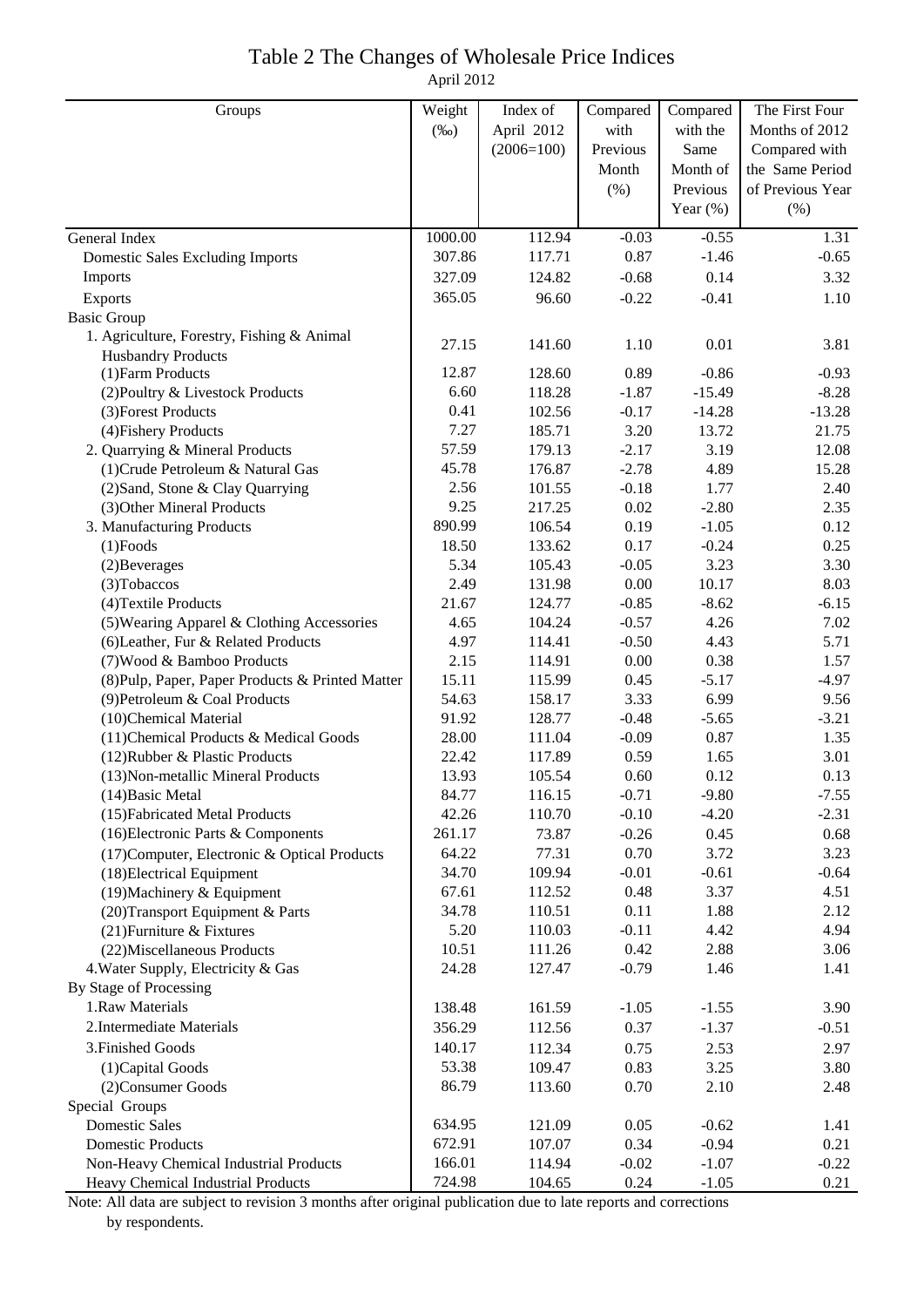## Table 3 The Changes of Import Price Indices

April 2012

| Groups                                                | Weight<br>$(\%0)$ | Index of<br>April 2012<br>$(2006=100)$ | Compared<br>with<br>Previous<br>Month<br>(% ) | Compared<br>with the<br>Same<br>Month of<br>Previous<br>Year $(\% )$ | The First<br>Four Months<br>of 2012<br>Compared<br>with the<br>Same Period<br>of Previous<br>Year $(\%)$ |
|-------------------------------------------------------|-------------------|----------------------------------------|-----------------------------------------------|----------------------------------------------------------------------|----------------------------------------------------------------------------------------------------------|
| Basic Group (on N.T.D. Basis)                         |                   |                                        |                                               |                                                                      |                                                                                                          |
| General Index                                         | 1,000.00          | 124.82                                 | $-0.68$                                       | 0.14                                                                 | 3.32                                                                                                     |
| 1. Animal, Vegetable Products & Prepared<br>Foods     | 34.64             | 149.73                                 | $-0.22$                                       | $-1.95$                                                              | $-1.34$                                                                                                  |
| 2. Mineral Products & Nonmetallic Mineral<br>Products | 208.51            | 180.24                                 | $-2.09$                                       | 3.27                                                                 | 11.69                                                                                                    |
| 3. Textiles & Textile Articles                        | 13.85             | 136.96                                 | $-0.28$                                       | $-10.42$                                                             | $-10.85$                                                                                                 |
| 4. Wood, Paper, Pulp & Articles Thereof               | 17.93             | 112.56                                 | 0.58                                          | $-5.68$                                                              | $-5.16$                                                                                                  |
| 5. Chemicals, Plastics, Rubber & Articles<br>Thereof  | 147.68            | 121.74                                 | 0.17                                          | $-1.59$                                                              | 0.85                                                                                                     |
| 6. Primary Metals & Articles Thereof                  | 118.38            | 114.67                                 | $-1.49$                                       | $-10.32$                                                             | $-7.89$                                                                                                  |
| 7. Machinery, Optical & Precision Instruments         | 166.28            | 112.62                                 | 1.00                                          | 3.78                                                                 | 4.18                                                                                                     |
| 8. Electronic Machinery                               | 258.41            | 81.04                                  | $-0.28$                                       | 2.39                                                                 | 3.04                                                                                                     |
| 9. Transportation Equipment & Parts                   | 21.11             | 124.85                                 | 0.49                                          | 2.91                                                                 | 3.02                                                                                                     |
| 10. Miscellaneous Products                            | 13.21             | 121.34                                 | 0.55                                          | 2.08                                                                 | 0.97                                                                                                     |
| Basic Group (on U.S.D. Basis)                         |                   |                                        |                                               |                                                                      |                                                                                                          |
| General Index                                         | 1,000.00          | 137.79                                 | $-0.51$                                       | $-1.60$                                                              | 1.86                                                                                                     |
| 1. Animal, Vegetable Products & Prepared<br>Foods     | 34.64             | 165.32                                 | $-0.05$                                       | $-3.64$                                                              | $-2.72$                                                                                                  |
| 2. Mineral Products & Nonmetallic Mineral<br>Products | 208.51            | 198.90                                 | $-1.92$                                       | 1.48                                                                 | 10.12                                                                                                    |
| 3. Textiles & Textile Articles                        | 13.85             | 151.18                                 | $-0.12$                                       | $-11.97$                                                             | $-12.09$                                                                                                 |
| 4. Wood, Paper, Pulp & Articles Thereof               | 17.93             | 124.27                                 | 0.75                                          | $-7.31$                                                              | $-6.49$                                                                                                  |
| 5. Chemicals, Plastics, Rubber & Articles<br>Thereof  | 147.68            | 134.41                                 | 0.34                                          | $-3.30$                                                              | $-0.56$                                                                                                  |
| 6. Primary Metals & Articles Thereof                  | 118.38            | 126.68                                 | $-1.33$                                       | $-11.87$                                                             | $-9.19$                                                                                                  |
| 7. Machinery, Optical & Precision Instruments         | 166.28            | 124.30                                 | 1.17                                          | 1.98                                                                 | 2.70                                                                                                     |
| 8. Electronic Machinery                               | 258.41            | 89.46                                  | $-0.11$                                       | 0.62                                                                 | 1.60                                                                                                     |
| 9. Transportation Equipment & Parts                   | 21.11             | 137.80                                 | 0.66                                          | 1.13                                                                 | 1.56                                                                                                     |
| 10. Miscellaneous Products                            | 13.21             | 133.94                                 | 0.72                                          | 0.31                                                                 | $-0.44$                                                                                                  |